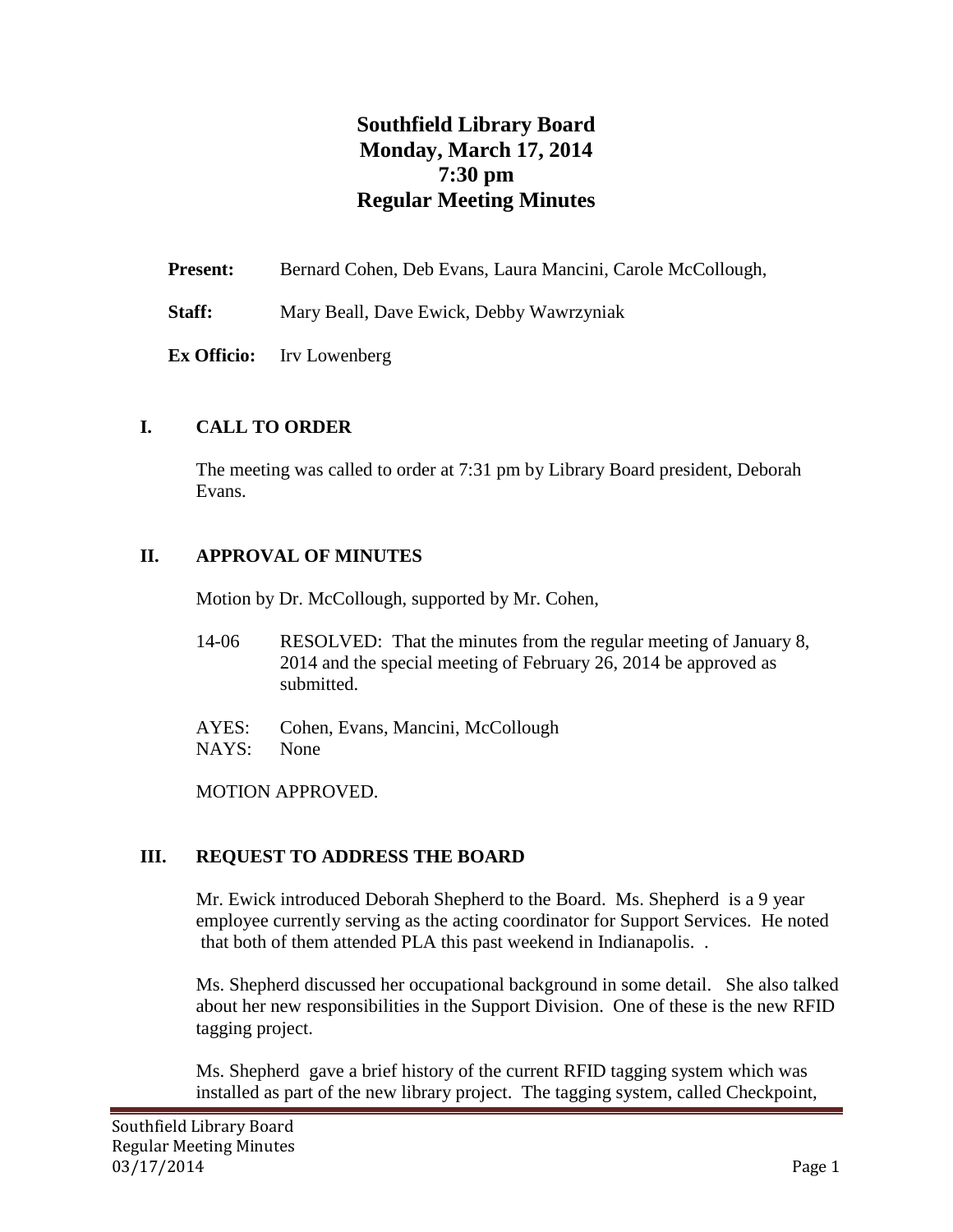has become obsolete and will no longer function as of December 31st, of this year.

The largest cost of this project will be in retagging all of the Library's materials. Other costs include the equipment to read the tags. It was pointed out that cost to maintain the new system is less then the cost to maintain the current system.

Ms. Shepherd distributed a handout outlining the project and thanked the Board for their time. They also thanked her for taking time to speak with them.

### **IV. TREASURER'S REPORT**

The Executive Summaries for January and February 2014 were reviewed and discussed. Mr. Ewick also pointed out that revenues are up a bit more than anticipated.

Additionally, the process for refinancing the bonds will begin this fall with a possible date of February, 2015 to resell the bonds. The refinancing will only take place if interest rates are favorable. Additionally, the benefits will have to be weighed against the longer schedule for repaying the bonds.

Mr. Cohen asked if the resale will require public approval. Mr. Ewick did not know but will check with Mr. Zorn.

Motion by Dr. McCollough, supported by Mr. Cohen,

- 14-07 RESOLVED: That the executive summaries for January and February be approved as submitted.
- AYES: Cohen, Evans, Mancini, McCollough NAYS: None

MOTION APPROVED.

### **V. REPORTS**

**A. Jr. Library Board**: Ms. Fesko continues to consider students she knows as candidates for the Board's new Student Representative.

### **B. Deputy Librarian Report:**

**1.** Building Update**:** Ms. Beall reported that the rebidding process for the new boilers will begin soon. The boilers will be installed this summer. Additionally, several repairs to the HVAC system, including the replacement of some coils which have burnt out, are also being bid on at this time.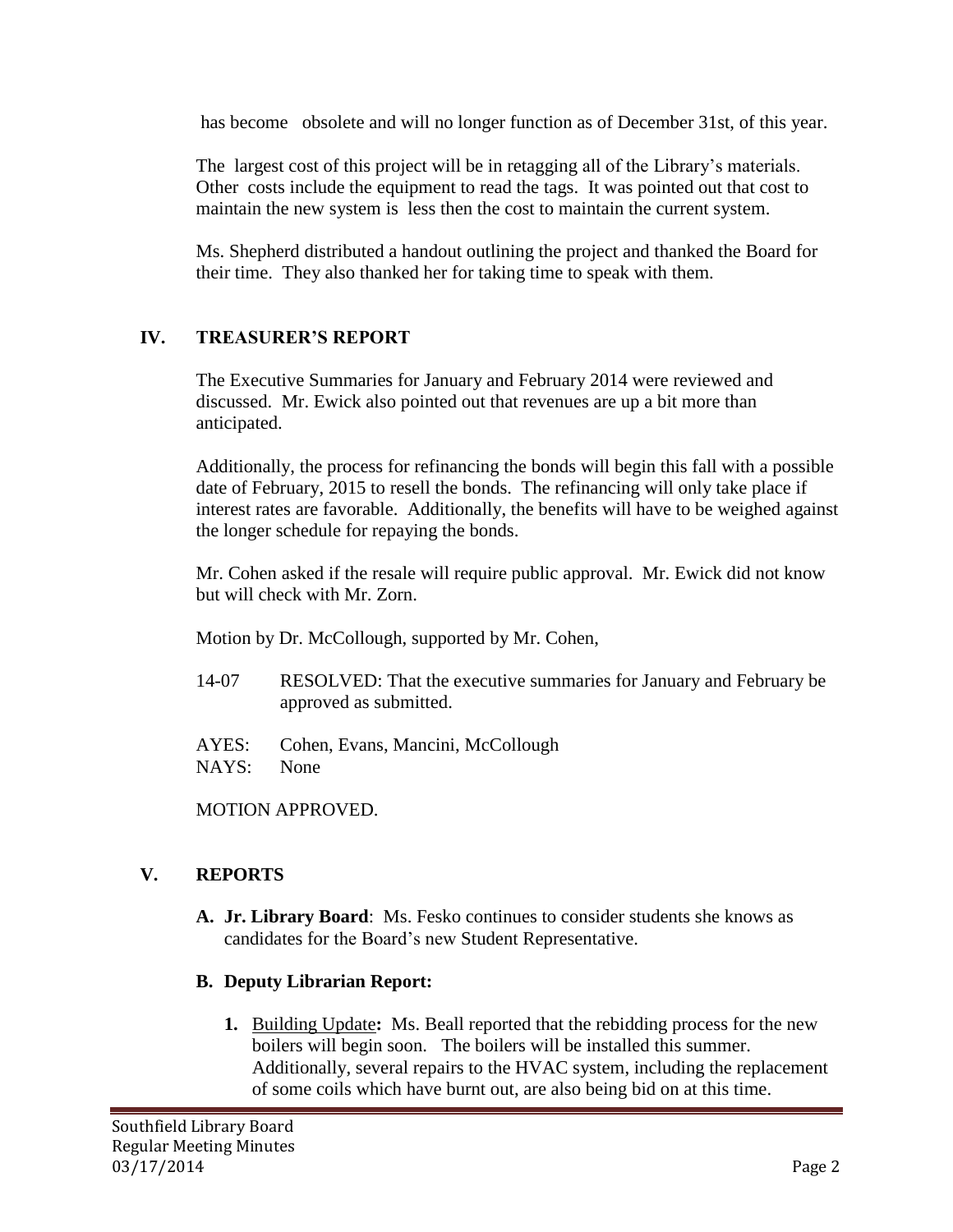Ms. Beall explained that the cost of these repairs is covered by the building project surplus through the Library Building Authority,

The annual roof inspection is scheduled to take place soon and may result in some needed repairs and/or maintenance. Windows are also scheduled to be inspected this year.

Finally some public area carpeting is in need of replacement and funds for this have been provided in the 2014/2015 budget.

**2.** Staff: Ms. Beall reported that the five new LICs have completed their training and aret acting as Librarians-in-Charge.

While Mr. Ewick was attending PLA in person, Library staff were able to attend a number of sessions thru their "Virtual Programs". These were very interesting and, as they are archived, will be available for staff to review for the next year.

## **VI. OLD BUSINESS**

- **A. CanStrong Update:** Mr. Ewick reported that Sue Ward-Witkowski has not received a response to her letters from the CanStrong attorneys. There was some discussion about this as the Board wondered about filing deadlines. Mr. Ewick indicated that he will meet with the City Attorney for additional clarification.
- **B. Lutron System Update:** Ms. Beall reported that the equipment has arrived and installation will begin next Monday.
- **C. Administrative Assistant Vacancy**: Mr. Ewick has received approval from Fred Zorn to fill the vacancy that will be created with Debby Wawrzyniak's retirement. Mr. Zorn has also asked Mr. Ewick to hire a staffing efficiency expert to review all of the current vacancies. Mr. Cohen noted that a staff expert specializing in libraries is important for an accurate review of the Library's staffing needs. Mr. Ewick further explained that this type of review was originally part of the Long Range Plan, but can be completed ahead of the LRP project.

Dr. McCollough suggested Mr. Ewick contact the ALA for referrals and Ms. Evans also had a contact for Mr. Ewick to follow up on.

**D. Friends Relocation to the Café Space:** Mr. Ewick reported that the locks have been changed and Facilities Maintenance will be contacted to come and clean the space prior to the Friends moving upstairs. At this time the plan calls for their Friends to use the space for the first time for their June book sale.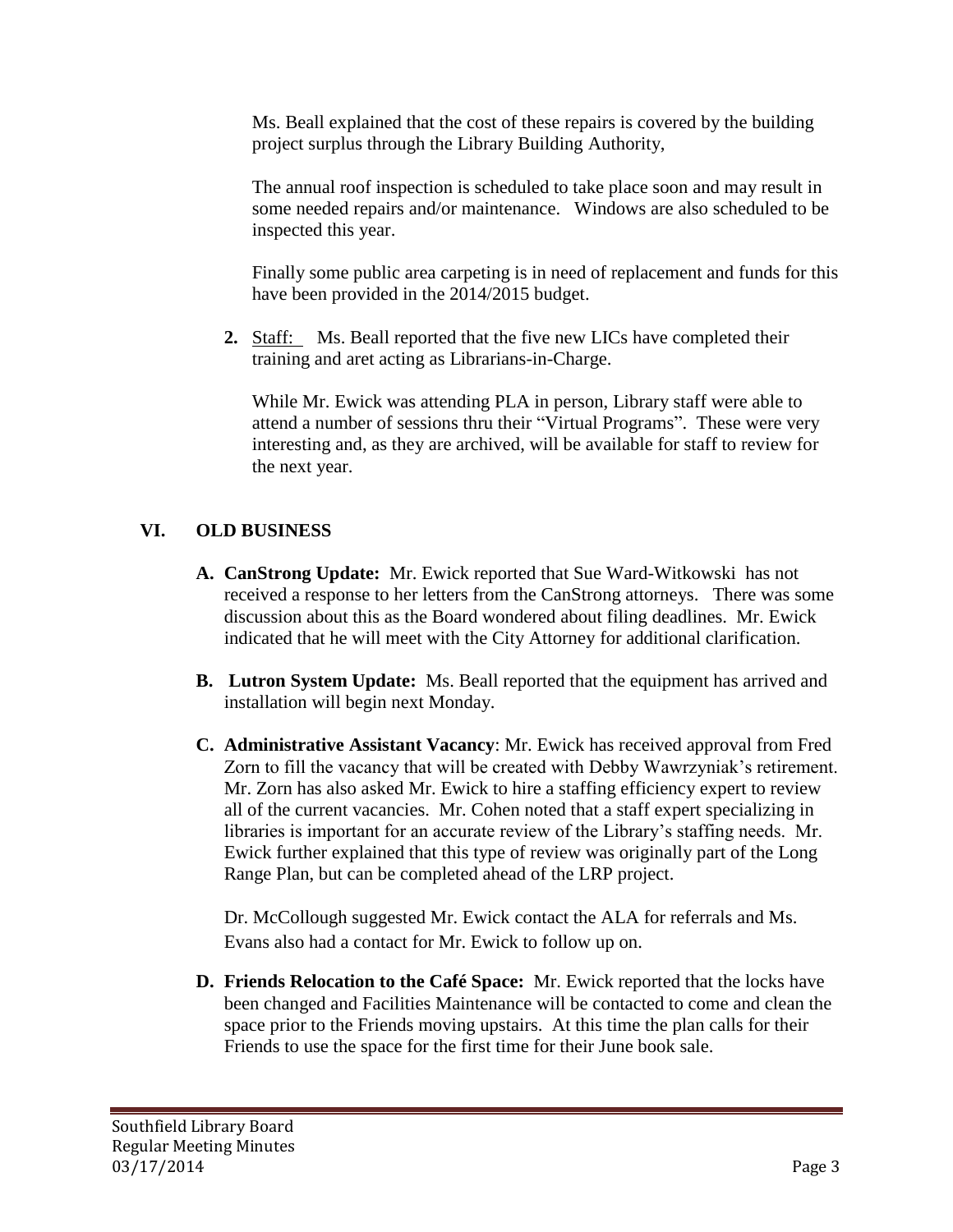- **E. Long Range Plan Update**: Mr. Ewick asked if the Board had an opportunity to review the "Scope of Work" portion of the Request for Proposal he developed. The document was reviewed and discussed by the Board with some suggestions made and clarifications requested regarding some of the details. An updated Request for Proposal will be brought to the Board for approval next month.
- **F. Charles H. Wright Museum of African American History**: Kelly Rembert is in contact with representatives of the museum. Plans for them to bring programming to the Library are being discussed. Donation envelopes are also being made available to the Library. Mr. Cohen appreciated the efforts being made but would still like for more definitive fundraising to take place here The Board also requested that a link to the museum be placed on the Library's webpage.

#### **VIII NEWS BUSINESS**

A. **Banning / Appeal Process Review**: Suggestions to the policy were reviewed and discussed.

Motion by Mr. Cohen, supported by Dr. McCollough,

- 14-08 RESOLVED: that the Banning / Appeal Process for the Southfield Public Library be approved as discussed.
- AYES: Cohen, Evans, Mancini, McCollough NAYS: None

MOTION APPROVED.

**B. Exhibit Policy**: Changes to the Exhibit Policy have been proposed. The changes deal with eliminating the Café space as an exhibit area as well as allowing Library staff to dismantle displays if the owner does not do so before the next exhibit/display must be set up

Motion by Dr. McCollough, supported by Ms. Mancini,

- 14-09 RESOLVED: That the new Exhibit Policy be approved as submitted.
- AYES: Cohen, Evans, Mancini, McCollough NAYS: None

MOTION APPROVED.

C. **DVD Renewal Policy**: A patron questioned why DVDs are not eligible for online renewal. The same patron also questioned the number of DVDs and CDs individuals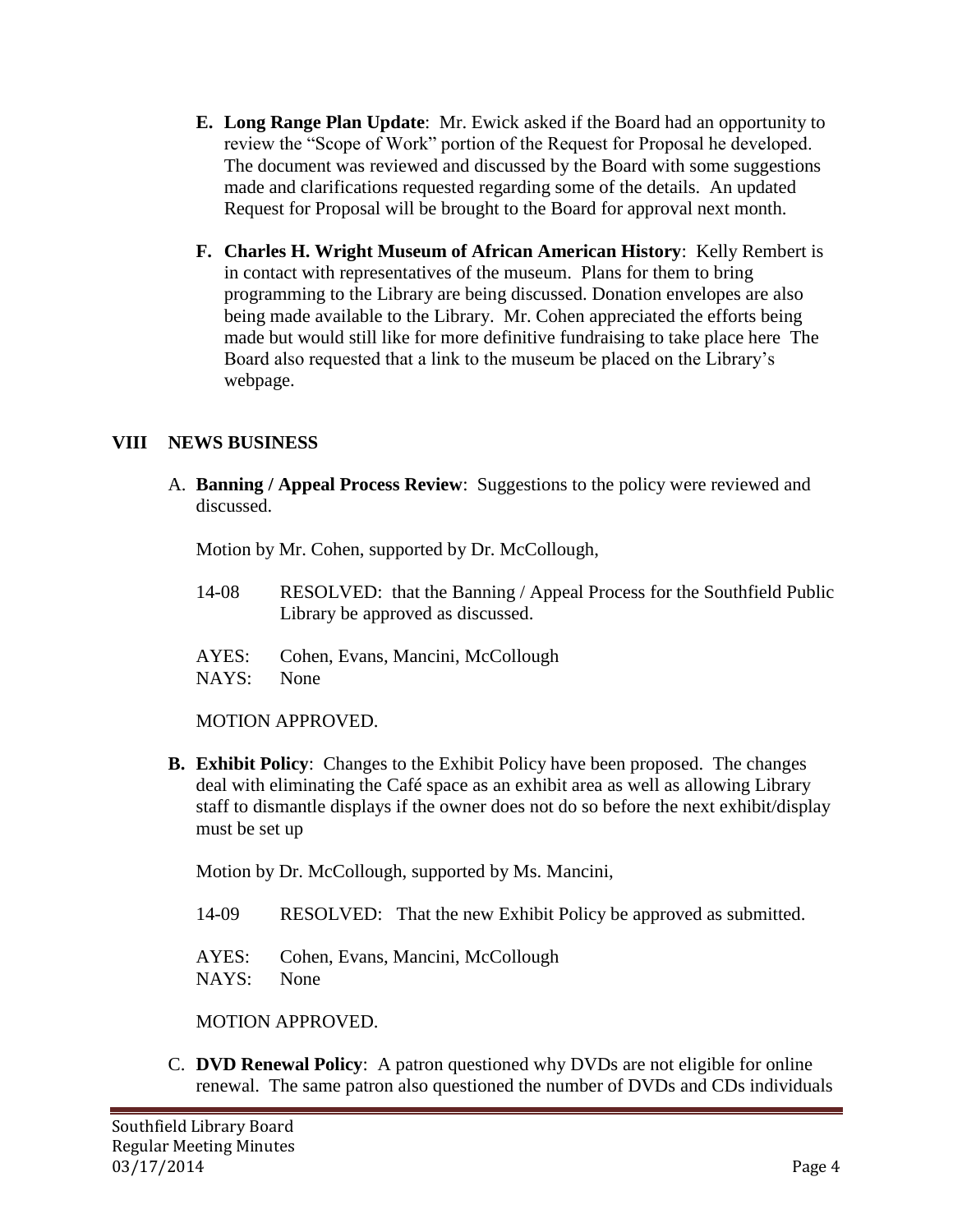are allowed to check out at one time. These questions prompted staff to be reviewing all of the Library's borrowing policies. The policies, along with suggestions for updating them, will be brought to the next meeting.

- D. **Youth Room Policy**: Mr. Ewick reported that a few people have begun questioning the Youth Room Usage policy. There was some discussion about the mixed messages being sent to patrons in that adults can use the youth room computer lab and group study rooms without being accompanied by child, but cannot sit and use their own laptop or read in the main youth room without being accompanied by a child. It has been determined that the policy is sound but the sign will be rewritten to provide greater clarity.
- E. **2014/2015 Budget Review**: The 2014/2015 budget was discussed in detail. Revenues and expenditures are virtually unchanged from the FY 2013/2014. The balanced budget requires use of a portion of the available fund balance. The City Administrator, Fred Zorn, has reviewed the budget with Library Administration.

## **IX ALL OTHER BUSINESS**

### A. **Programming:**

- Mr. Ewick discussed upcoming programs including Battle of the Books taking place on March  $18<sup>th</sup>$  and  $19<sup>th</sup>$ .
- Resume review workshops through MichiganWorks will be conducted at the Library.
- Rudy Hobbs will be hosting Affordable Care Act sign-up sessions here at the Library.
- **B. Correspondence:** Letters to and from the Board were reviewed.

## **C. Other:**

- Kelly Rembert is looking at getting business cards for the members of the Library Board.
- Table and chairs from the Café have been moved to the meeting room hallway. There has been some positive feedback from patrons although staff has expressed concern that the space will increase loitering and food consumption.
- Dr. McCollough said that she would like both Mr. Ewick and Ms. Beall to create a timeline to reduce and eventually eliminate desk time from their schedules. Additionally Ms. Evans pointed out that it having the City Librarian shelve DVDs